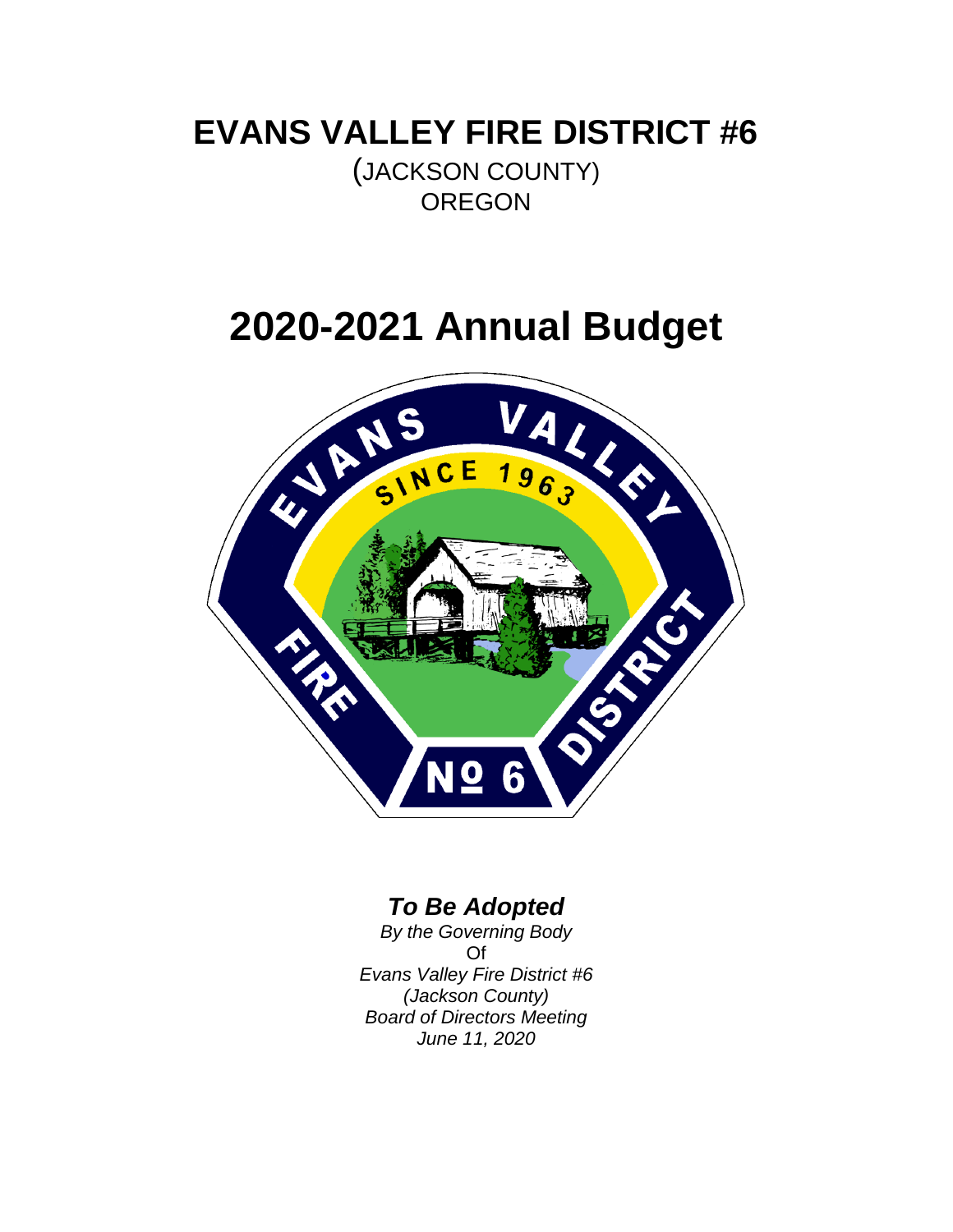## **EVANS VALLEY FIRE DISTRICT #6** (JACKSON COUNTY) **OREGON**

2020-2021 Annual Budget April 16, 2020

# **Budget Committee Members**

### **Keith Lynn**

Board of Directors Chair

### **Travis Crume**

Fire Chief/Budget Officer

Dennis Feeley **Roxanne Bolen** Dale Ten Broeck Patricia Ott Larry Tuttle **Larry King** 

Kathryn Henning Terri DeLashmutt Tom Davidson Weldon Bauman

*Board Members Citizen Members District Staff*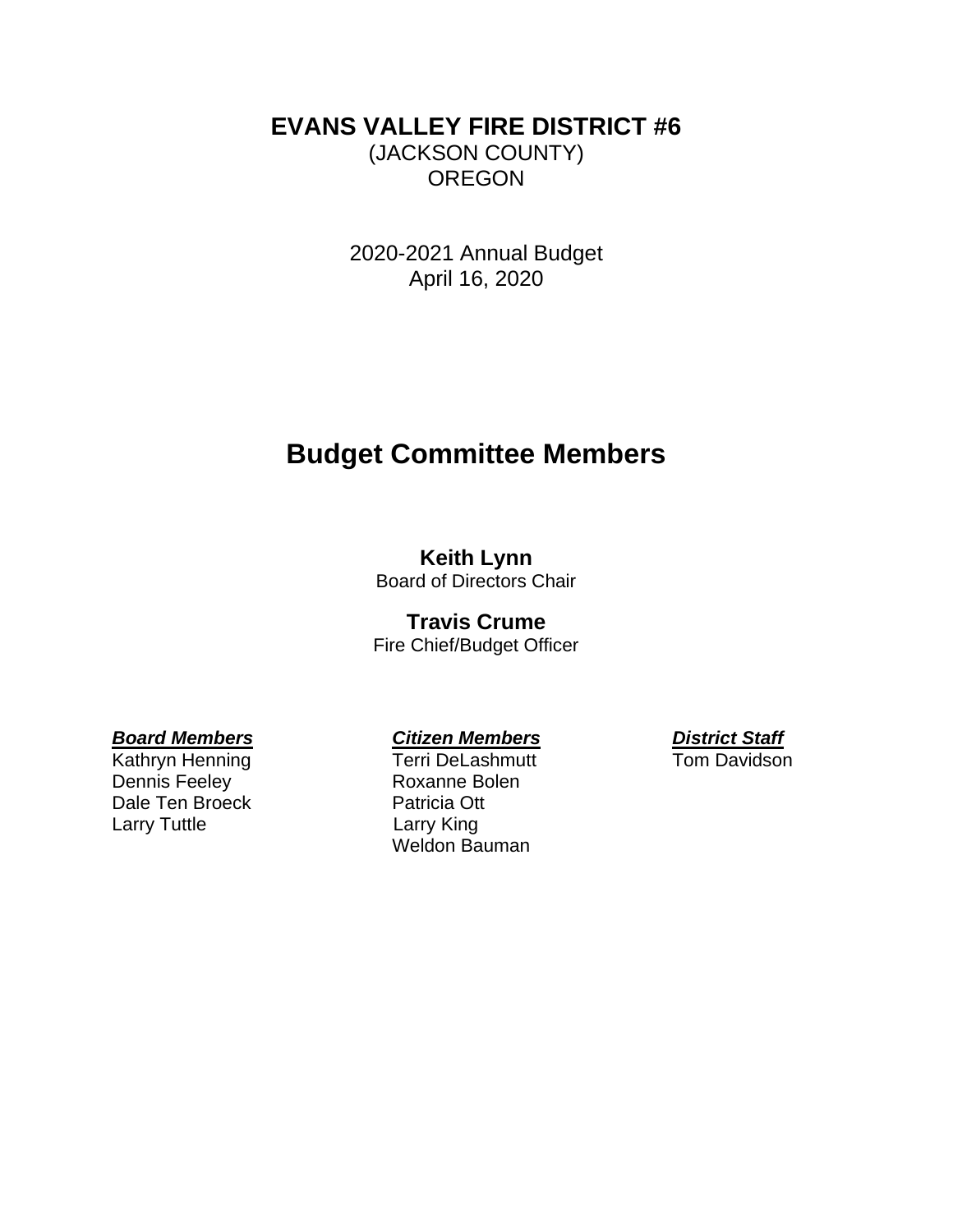## **EVANS VALLEY FIRE DISTRICT #6**

(JACKSON COUNTY) OREGON

2020-2021 Annual Budget

# **Budget Calendar**

| 1. Appoint budget officer                                                                               | February 13, 2020    |
|---------------------------------------------------------------------------------------------------------|----------------------|
| 2. Prepare proposed budget                                                                              | February/March, 2020 |
| 3. Publish 1st notice of budget committee meeting<br>(5 to 30 days before the meeting)                  | April 02, 2020       |
| 4. Publish 2nd notice of budget committee meeting<br>(At least 5 days after 1st notice)                 | April 09, 2020       |
| 5. Budget committee meeting                                                                             | April 16, 2020       |
| 6. Second budget committee meeting<br>(If needed)                                                       | April 30, 2020       |
| 7. Publish notice of budget hearing<br>(5 to 30 days before the hearing)                                | May 21, 2020         |
| 8. Hold budget hearing (Governing Body)                                                                 | June 11, 2020        |
| 9. Enact resolutions to:<br>a. Adopt budget<br>b. Make appropriations<br>c. Impose and categorize taxes | June 11, 2020        |
| 10. Submit tax certification documents<br>to the assessor by July 15                                    | June 25, 2020        |
|                                                                                                         |                      |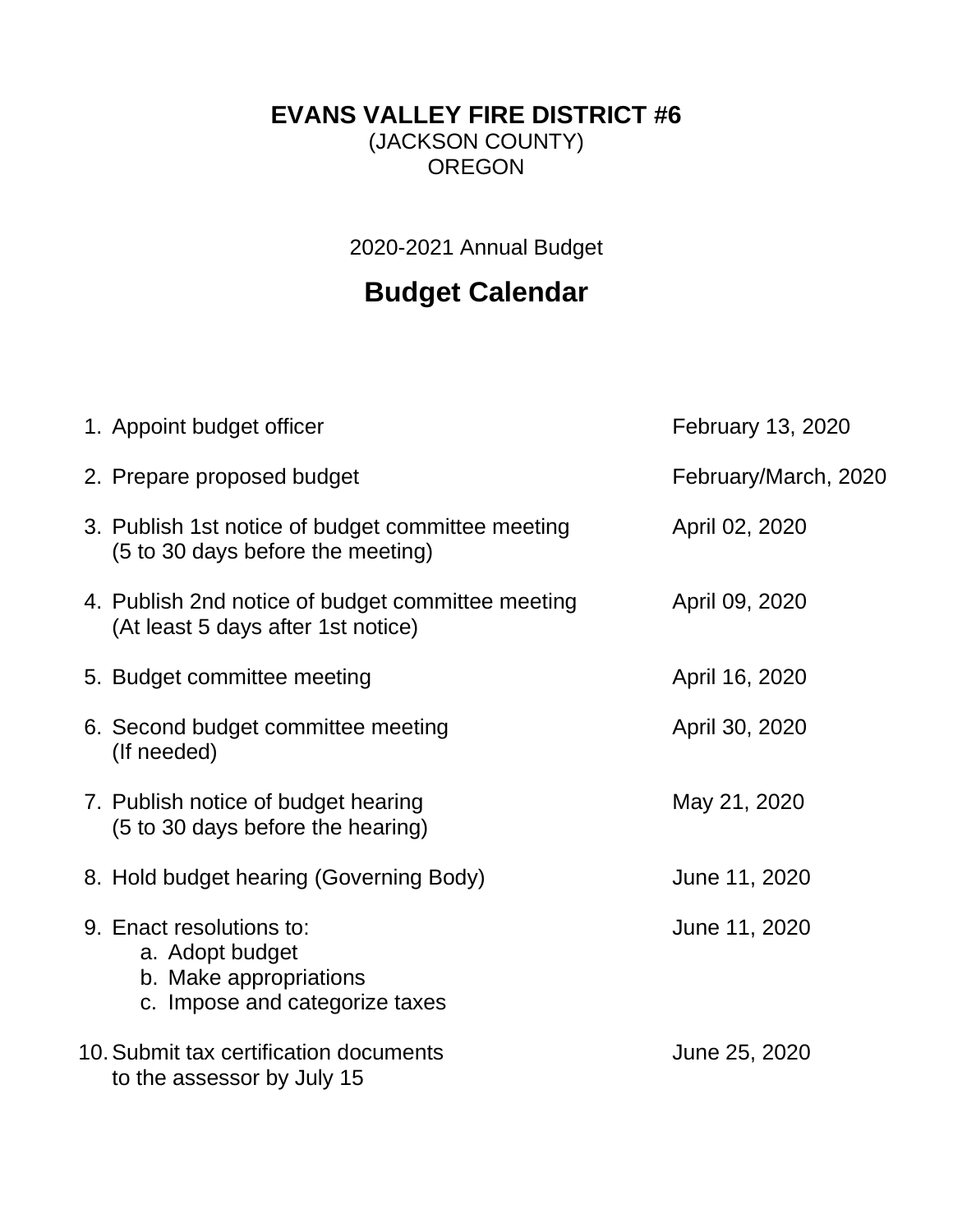## **EVANS VALLEY FIRE DISTRICT #6** (JACKSON COUNTY) **OREGON**

2020-2021 Annual Budget April 16, 2020

## Budget Message

The proposed budget of Evans Valley Fire District #6 (Jackson County), for the fiscal year 2020-2021, was prepared by the budget officer in accordance with the direction of the Board of Directors, the Budget Committee, and current regulations. The proposed budget does not include any new funds this year.

# General Fund

**Revenue Summary** has increased by 35.4% from last year. The factors contributing to the large increase are; a projected tax revenue increase of 3%, a significant cash on hand of \$250,000, and the additional funding generated through grants.

**Personnel Services Budget Total** has increased by 16.8% from last year. The primary factors that have contributed to this steep rise are the significant increases in the Health Insurance premiums (18%) and Part Time Firefighter expenses (94%). The substantial increase in the Part Time Firefighter line item is due to a fundamental change in the way we are staffing the fire season (summer months) compared to previous years. This year we will only operate the student firefighter program for three terms (Fall, Winter, and Spring) and then stipend two 24-hour shifts per day during the fire season. In addition, we will be adding a part-time firefighter beginning in October to work through the end of the fiscal year. These changes are in step with our 2020 Strategic Plan, Strategic Goal #2, to adjust the student firefighter program for peak performance and explore options to enhance staffing.

**Materials and Services Budget Total** has increased by 2.2% this year and is below our projected 3% increase. This minor increase is primarily due to the reduction in the Student Firefighter Program line item that offset gains in other areas.

**Inter-fund Transfer Budget Total** increased by 48% this year from \$10,000 in fiscal year 2019-2020 to \$19,500 in fiscal year 2020-2021.

**Capital Outlay Budget Total** increased by 278% this year. The most significant increase is due to funds allocated to the Apparatus & Equipment line item. During fiscal year 2019-2020, EVFD submitted a FEMA AFG Grant for Self Contained Breathing Apparatus (SCBA's), pending the outcome of the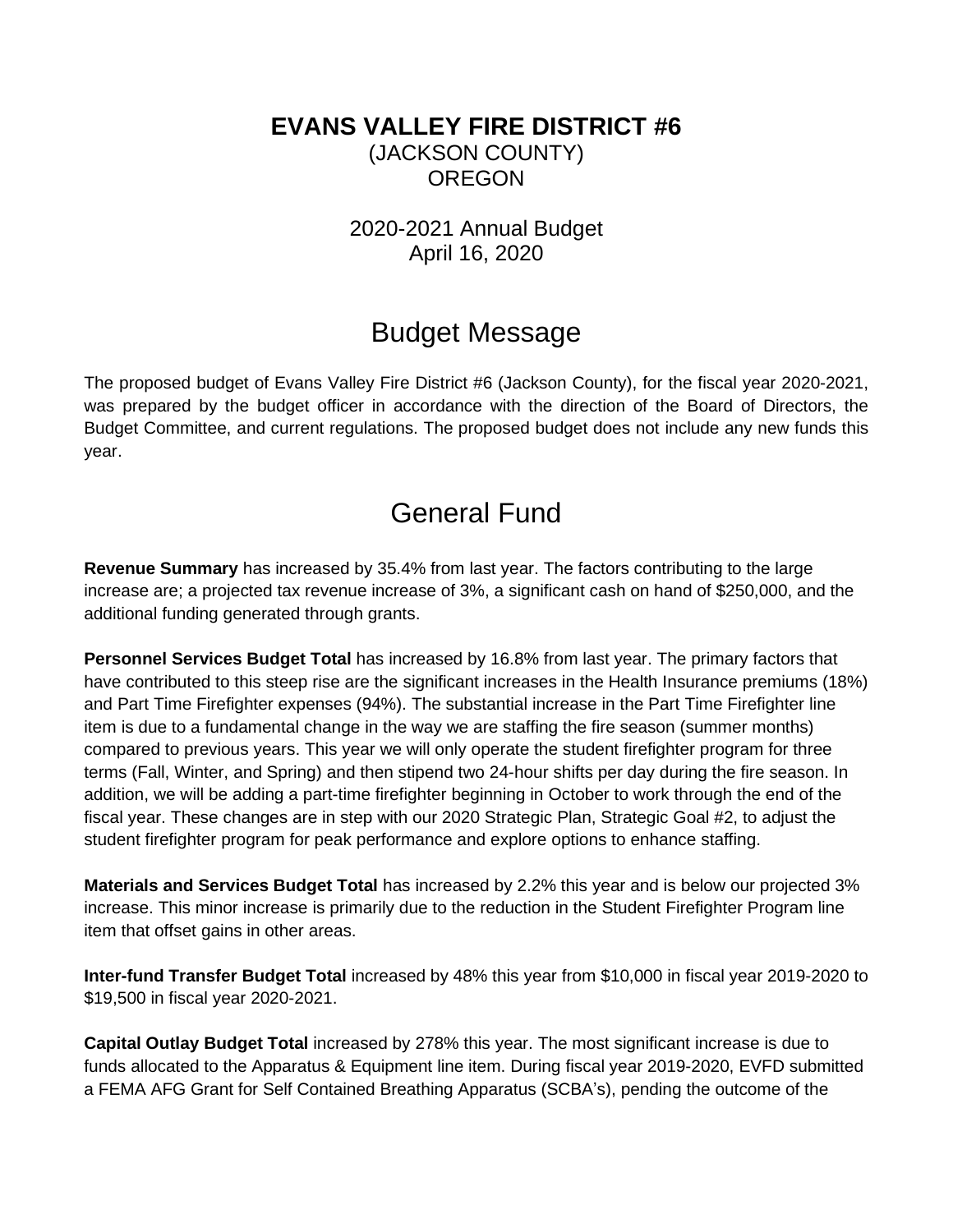grant, the District needs to account for the potential revenue and expenditures associated with this project. The other significant increase was the Property/Capital Improvements line item to fund the "water tank/pump house project", as directed in the 2020 Strategic Plan, Strategic Goal #3. These two factors contributed to the substantial increase in the Capital Outlay Budget Total.

**Total Operating Contingency** has increased by 42.8% from the previous year to be in step with our larger overall budget.

# Capital Projects Fund for Apparatus Replacement

**The Capital Projects Fund for Apparatus Replacement** decreased by 62% during fiscal year 2019- 2020 due to the acquisition of a surplus fire engine from CAL OES. This year EVFD will be allocating \$19,500 from the General Fund to the Capital Projects Fund for Apparatus Replacement for future projects.

\_\_\_\_\_\_\_\_\_\_\_\_\_\_\_\_\_ Travis Crume Fire Chief/Budget Officer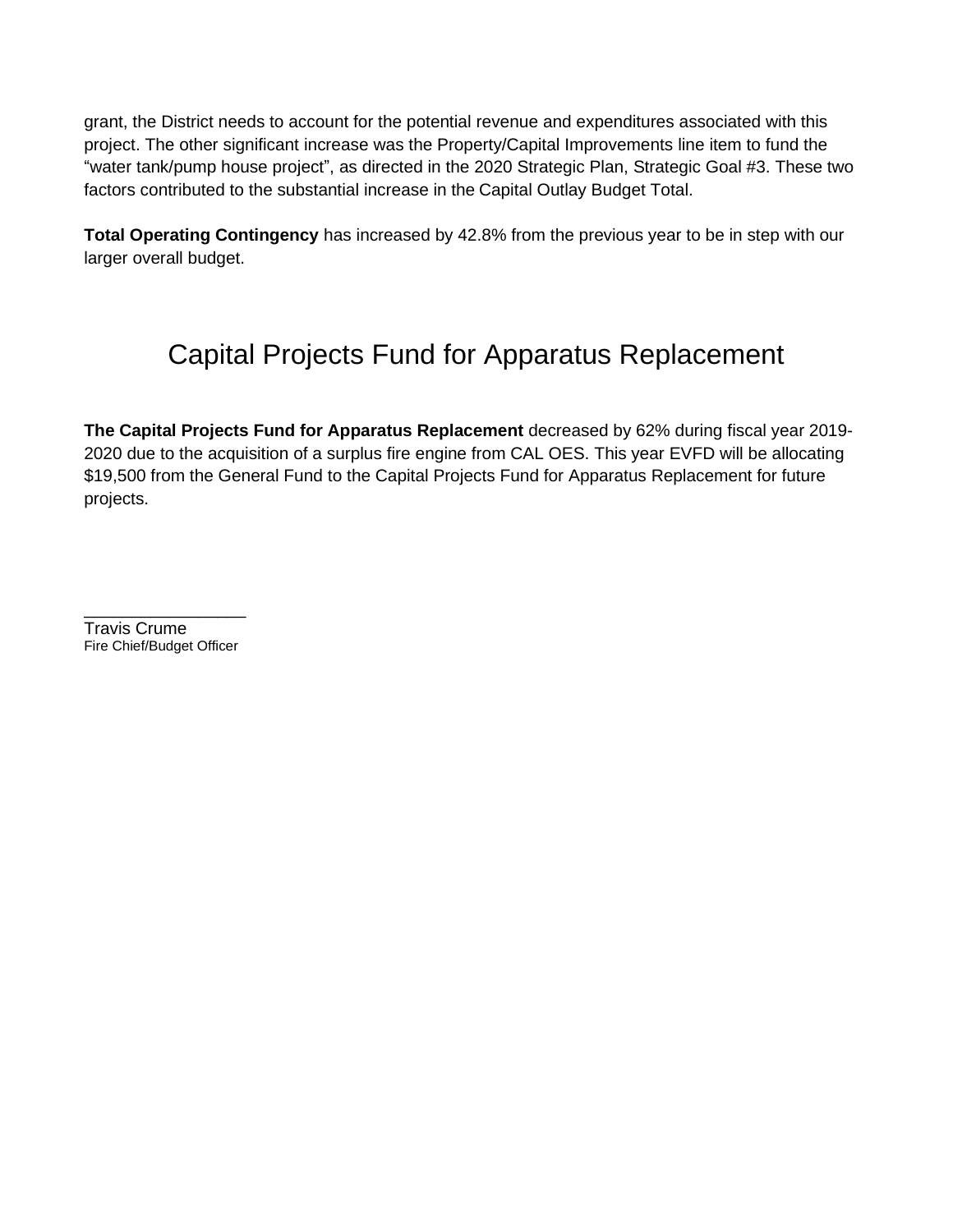# **Evans Valley Fire District #6 Budget**

**2020/2021** Fund will be reviewed, continue or abolished

| <b>Structural Fire Engine Replacement</b> |                                |                             |                           |                                                        |                      | 2020/2021               |                     |  |  |
|-------------------------------------------|--------------------------------|-----------------------------|---------------------------|--------------------------------------------------------|----------------------|-------------------------|---------------------|--|--|
|                                           |                                |                             |                           | <b>Capital Projects Fund for Apparatus Replacement</b> |                      |                         |                     |  |  |
|                                           |                                |                             |                           | <b>Revenue Summary</b>                                 |                      |                         |                     |  |  |
| <b>Actual</b>                             |                                | <b>Budget</b>               |                           |                                                        |                      | Budget 2020/2021        |                     |  |  |
| 2017/2018                                 | 2018/2019                      | 2019/2020                   |                           |                                                        | <b>Proposed</b>      | <b>Approved</b>         | <b>Adopted</b>      |  |  |
| 50,000                                    | 50,000                         | 70,500                      |                           | 5701 Cash on Hand                                      | 30,500               | 30,500                  | 30,500              |  |  |
| 0                                         | 20,500                         | 10,000                      |                           | 5702 Transfer In                                       | 19,500               | 19,500                  | 19,500              |  |  |
| 0                                         | 0                              | 0                           |                           | 5703 Prior Year Taxes                                  | 0                    | 0                       | 0                   |  |  |
| 0                                         | 0                              | 0                           |                           | 5704 Interest Earned                                   | 0                    | $\overline{0}$          | 0                   |  |  |
| 0                                         | $\overline{0}$                 | 0                           |                           | 5705 Other/Flex Lease/Grants                           | O                    | $\Omega$                | 0                   |  |  |
| 50,000                                    | 70,500                         | 80,500                      |                           | <b>Total Resources</b>                                 | 50,000               | 50,000                  | 50,000              |  |  |
|                                           |                                |                             |                           |                                                        |                      |                         |                     |  |  |
|                                           |                                |                             |                           | <b>Debt-Service Details</b>                            |                      |                         |                     |  |  |
| <b>Actual</b>                             |                                | <b>Budget</b>               |                           |                                                        |                      | <b>Budget 2020/2021</b> |                     |  |  |
| 2017/2018                                 | 2018/2019                      | 2019/2020                   |                           |                                                        | <b>Proposed</b>      | <b>Approved</b>         | <b>Adopted</b>      |  |  |
| 0                                         | 0                              | $\mathbf 0$                 |                           | 5810 Principle                                         | 0                    | 0                       | 0                   |  |  |
| 0                                         | 0                              | $\mathbf 0$                 |                           | 5811 Interest                                          | 0                    | 0                       | 0                   |  |  |
| $\overline{0}$                            | 0                              | $\overline{0}$              |                           | $5812$ Fees                                            | $\overline{0}$       | 0                       | 0                   |  |  |
| $\mathbf 0$<br>0<br>$\mathbf{0}$          |                                |                             | <b>Total Debt-Service</b> | $\mathbf{0}$                                           | $\mathbf{0}$         | $\mathbf 0$             |                     |  |  |
|                                           |                                |                             |                           | <b>Capital Outlay Details</b>                          |                      |                         |                     |  |  |
| <b>Actual</b>                             |                                | <b>Budget</b>               |                           |                                                        |                      | <b>Budget 2020/2021</b> |                     |  |  |
| 2017/2018                                 | 2018/2019                      | 2019/2020                   |                           |                                                        | <b>Proposed</b>      | Approved                | <b>Adopted</b>      |  |  |
| 0                                         | 0                              | 50,000                      |                           | 5907 Apparatus & Equipment                             | 0                    | 0                       | 0                   |  |  |
| $\boldsymbol{0}$                          | $\mathbf 0$                    | 50,000                      |                           | <b>Total Capital Outlay</b>                            | $\mathbf{0}$         | $\boldsymbol{0}$        | $\mathbf 0$         |  |  |
|                                           |                                |                             |                           |                                                        |                      |                         |                     |  |  |
|                                           |                                |                             |                           | <b>Operating Contingency</b>                           |                      |                         |                     |  |  |
|                                           | <b>Actual</b><br><b>Budget</b> |                             |                           |                                                        |                      | Budget 2020/2021        |                     |  |  |
| 2017/2018<br>0                            | 2018/2019<br>0                 | 2019/2020<br>$\overline{0}$ |                           | 6001 Operating Contingency                             | <b>Proposed</b><br>0 | <b>Approved</b><br>0    | <b>Adopted</b><br>0 |  |  |
| $\boldsymbol{0}$                          | 0                              | 0                           |                           | <b>Total Operating Contingency</b>                     | $\mathbf{0}$         | $\pmb{0}$               | $\mathbf{0}$        |  |  |
|                                           |                                |                             |                           |                                                        |                      |                         |                     |  |  |
|                                           | <b>Expenditures Totals</b>     |                             |                           |                                                        |                      |                         |                     |  |  |
| 50,000                                    | 70,500                         | 80,500                      |                           | <b>Fund Revenue</b>                                    | 50,000               | 50,000                  | 50,000              |  |  |
| 0                                         | $\overline{0}$                 | 50,000                      |                           | <b>Fund Expenses</b>                                   | $\Omega$             | 0                       |                     |  |  |
| 50,000                                    | 70,500                         | 30,500                      |                           | <b>Reserved for Future Expenditure Total</b>           | 50,000               | 50,000                  | 50,000              |  |  |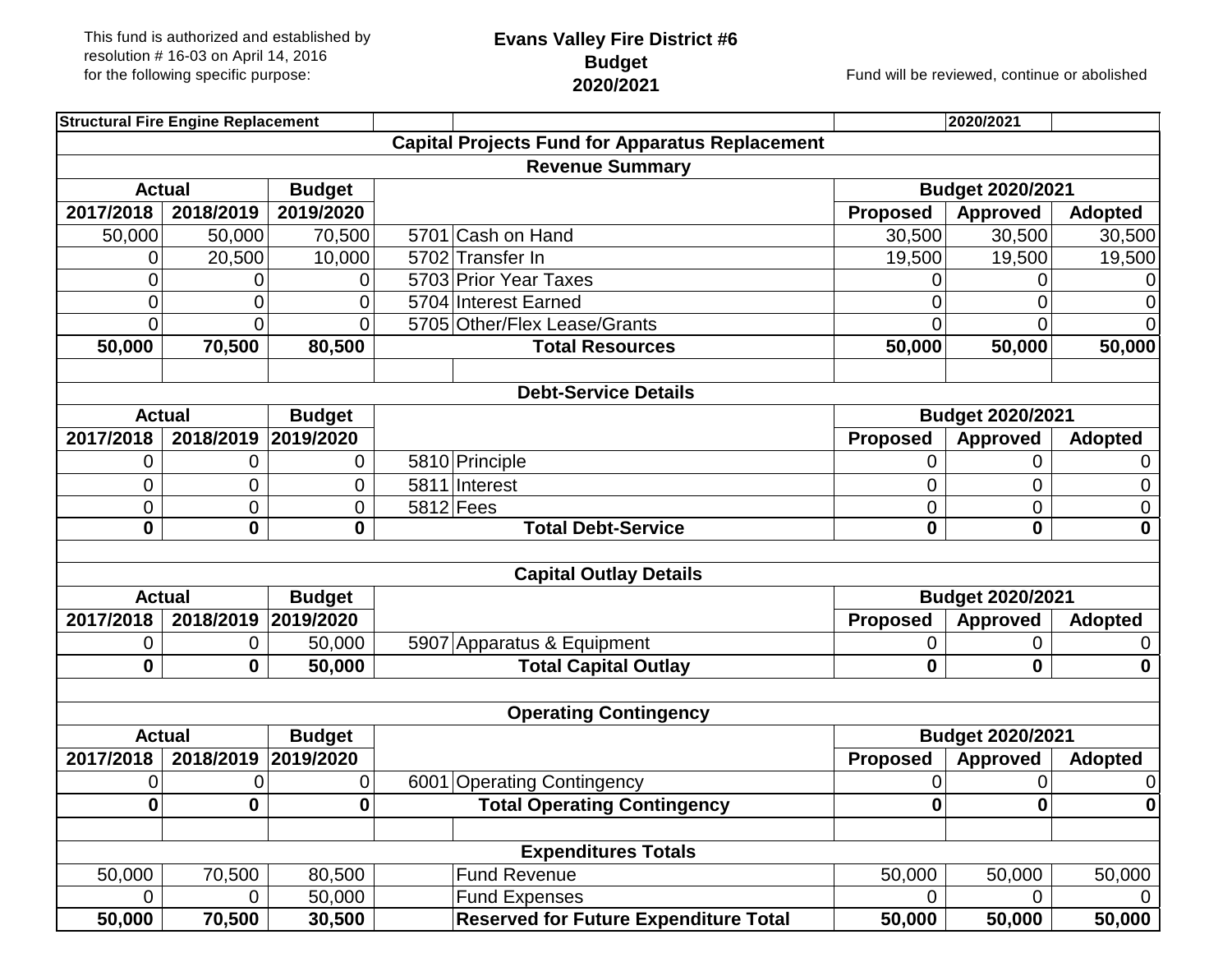# **Evans Valley Fire District #6 Budget**

**2020/2021** Fund will be reviewed, continue or abolished

| <b>Structural Fire Engine Replacement</b> |                                |                               |                                                        |                   | 2020/2021               |                  |
|-------------------------------------------|--------------------------------|-------------------------------|--------------------------------------------------------|-------------------|-------------------------|------------------|
|                                           |                                |                               | <b>Capital Projects Fund for Apparatus Replacement</b> |                   |                         |                  |
|                                           |                                |                               | <b>Revenue Summary</b>                                 |                   |                         |                  |
| <b>Budget</b><br><b>Actual</b>            |                                |                               |                                                        |                   | <b>Budget 2020/2021</b> |                  |
| 2017/2018                                 | 2018/2019                      | 2019/2020                     |                                                        | <b>Proposed</b>   | <b>Approved</b>         | <b>Adopted</b>   |
| 50,000                                    | 50,000                         | 70,500                        | 5701 Cash on Hand                                      | 30,500            |                         |                  |
|                                           | 20,500                         | 10,000                        | 5702 Transfer In                                       | 19,500            |                         |                  |
| 0                                         | 0                              | 0                             | 5703 Prior Year Taxes                                  | 0                 |                         |                  |
| 0                                         | 0                              | 0                             | 5704 Interest Earned                                   |                   |                         |                  |
| 0                                         | 0                              | 0                             | 5705 Other/Flex Lease/Grants                           |                   |                         |                  |
| 50,000                                    | 70,500                         | 80,500                        | <b>Total Resources</b>                                 | 50,000            | $\bf{0}$                | 0                |
|                                           |                                |                               |                                                        |                   |                         |                  |
|                                           |                                |                               | <b>Debt-Service Details</b>                            |                   |                         |                  |
| <b>Actual</b>                             |                                | <b>Budget</b>                 |                                                        |                   | <b>Budget 2020/2021</b> |                  |
| 2017/2018                                 | 2018/2019                      | 2019/2020                     |                                                        | <b>Proposed</b>   | <b>Approved</b>         | <b>Adopted</b>   |
| 0                                         | 0                              | 0                             | 5810 Principle                                         | 0                 |                         |                  |
| 0                                         | 0                              | $\mathbf 0$                   | 5811 Interest                                          | 0                 |                         |                  |
| 0<br>$\mathbf{0}$                         | 0<br>$\mathbf{0}$              | $\overline{0}$<br>$\mathbf 0$ | $5812$ Fees<br><b>Total Debt-Service</b>               | 0<br>$\mathbf{0}$ | $\mathbf 0$             |                  |
|                                           |                                |                               |                                                        |                   |                         | $\mathbf 0$      |
|                                           |                                |                               | <b>Capital Outlay Details</b>                          |                   |                         |                  |
| <b>Actual</b>                             |                                | <b>Budget</b>                 |                                                        |                   | <b>Budget 2020/2021</b> |                  |
| 2017/2018                                 | 2018/2019                      | 2019/2020                     |                                                        | <b>Proposed</b>   | Approved                | <b>Adopted</b>   |
| 0                                         | 0                              | 50,000                        | 5907 Apparatus & Equipment                             | 0                 |                         |                  |
| $\bf{0}$                                  | 0                              | 50,000                        | <b>Total Capital Outlay</b>                            | $\bf{0}$          | $\mathbf 0$             | $\boldsymbol{0}$ |
|                                           |                                |                               |                                                        |                   |                         |                  |
|                                           |                                |                               | <b>Operating Contingency</b>                           |                   |                         |                  |
|                                           | <b>Actual</b><br><b>Budget</b> |                               |                                                        |                   | Budget 2020/2021        |                  |
| 2017/2018                                 | 2018/2019                      | 2019/2020                     |                                                        | <b>Proposed</b>   | <b>Approved</b>         | <b>Adopted</b>   |
| 0                                         | 0                              | 0                             | 6001 Operating Contingency                             | 0                 |                         |                  |
| $\boldsymbol{0}$                          | 0                              | 0                             | <b>Total Operating Contingency</b>                     | $\mathbf{0}$      | 0                       | $\mathbf 0$      |
|                                           |                                |                               | <b>Expenditures Totals</b>                             |                   |                         |                  |
| 50,000                                    | 70,500                         | 80,500                        | <b>Fund Revenue</b>                                    | 50,000            |                         |                  |
| $\overline{0}$                            | 0                              | 50,000                        | <b>Fund Expenses</b>                                   | $\overline{0}$    |                         |                  |
| 50,000                                    | 70,500                         | 30,500                        | <b>Reserved for Future Expenditure Total</b>           | 50,000            | $\mathbf 0$             | $\mathbf{0}$     |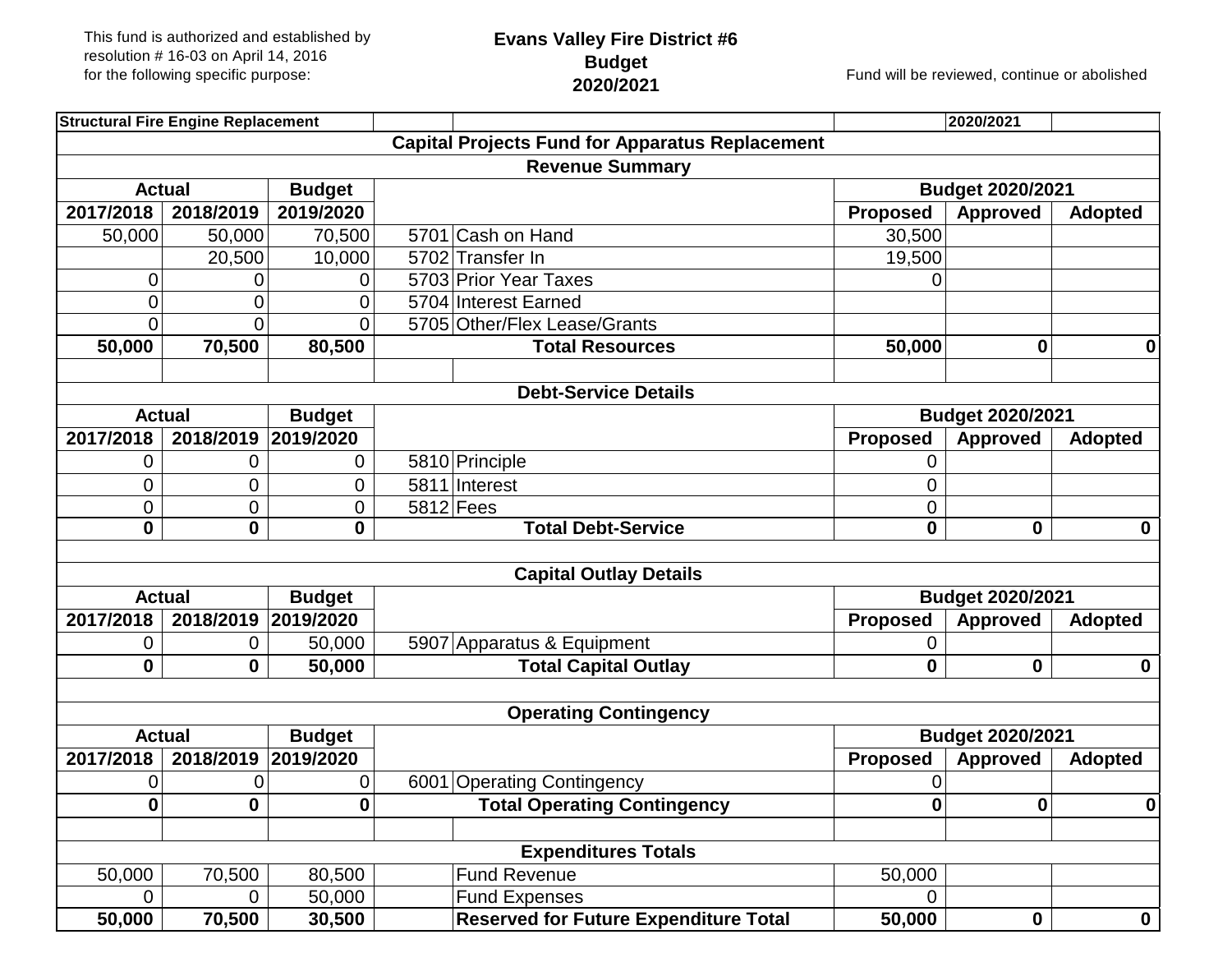## **Evans Valley Fire District #6 Budget (Revised) 2020/2021**

| <b>General Fund</b> |                        |               |  |                                  |                  |                 |                |                |  |  |
|---------------------|------------------------|---------------|--|----------------------------------|------------------|-----------------|----------------|----------------|--|--|
|                     | <b>Revenue Summary</b> |               |  |                                  |                  |                 |                |                |  |  |
| <b>Actual</b>       |                        | <b>Budget</b> |  |                                  | Budget 2020/2021 |                 |                |                |  |  |
| 2017/2018           | 2018/2019              | 2019/2020     |  |                                  | <b>Proposed</b>  | <b>Approved</b> | <b>Adopted</b> | <b>Revised</b> |  |  |
| 167,559             | 195,855                | 175,000       |  | 5001 Cash on Hand                | 250,000          | 250,000         | 250,000        | 250,000        |  |  |
| 12,097              | 12,097                 | 10,000        |  | 5002 Prior Year Taxes            | 13,000           | 13,000          | 13,000         | 13,000         |  |  |
| 3,861               | 6,979                  | 2,000         |  | 5003 Interest Earned             | 8,000            | 8,000           | 8,000          | 8,000          |  |  |
| 351,571             | 12,381                 | 22,300        |  | 5005 Other/Contract Fees/Grants  | 95,000           | 95,000          | 95,000         | 177,933        |  |  |
| 535,088             | 227,312                | 209,300       |  | <b>Sub Total</b>                 | 366,000          | 366,000         | 366,000        | 448,933        |  |  |
|                     |                        | 367,500       |  | <b>Taxes to Balance</b>          | 415,000          | 415,000         | 415,000        | 415,000        |  |  |
| 353,096             | 371,932                |               |  | <b>Taxes Collected</b>           |                  |                 |                |                |  |  |
| 888,184             | 599,244                | 576,800       |  | <b>Total</b>                     | 781,000          | 781,000         | 781,000        | 863,933        |  |  |
|                     |                        |               |  |                                  |                  |                 |                |                |  |  |
|                     |                        |               |  | <b>Personnel Services Detail</b> |                  |                 |                |                |  |  |
| <b>Actual</b>       |                        | <b>Budget</b> |  |                                  | Budget 2020/2021 |                 |                |                |  |  |
| 2017/2018           | 2018/2019              | 2019/2020     |  |                                  | <b>Proposed</b>  | <b>Approved</b> | <b>Adopted</b> | <b>Revised</b> |  |  |
| 61,556              | 64,963                 | 63,000        |  | 5101 Fire Chief                  | 66,500           | 66,500          | 66,500         | 66,500         |  |  |
| 42,552              | 50,708                 | 47,861        |  | 5102 Captain                     | 49,700           | 49,700          | 49,700         | 49,700         |  |  |
| 8,197               | 9,267                  | 9,598         |  | 5103 FICA                        | 10,000           | 10,000          | 10,000         | 10,000         |  |  |
| 5,191               | 7,470                  | 7,500         |  | 5104 Worker's Compensation       | 7,900            | 7,900           | 7,900          | 7,900          |  |  |
| 12,884              | 6,622                  | 3,470         |  | 5105 PERS                        | 3,800            | 3,800           | 3,800          | 3,800          |  |  |
| 35,366              | 35,508                 | 44,400        |  | 5106 Health Insurance            | 52,500           | 52,500          | 52,500         | 52,500         |  |  |
| 971                 | 916                    | 1,062         |  | 5108 Unemployment Insurance      | 1,100            | 1,100           | 1,100          | 1,100          |  |  |
| 3,042               | 5,466                  | 19,600        |  | 5110 Part Time Firefighter       | 38,000           | 38,000          | 38,000         | 38,000         |  |  |
| 169,759             | 180,920                | 196,491       |  | <b>Total Personnel Services</b>  | 229,500          | 229,500         | 229,500        | 229,500        |  |  |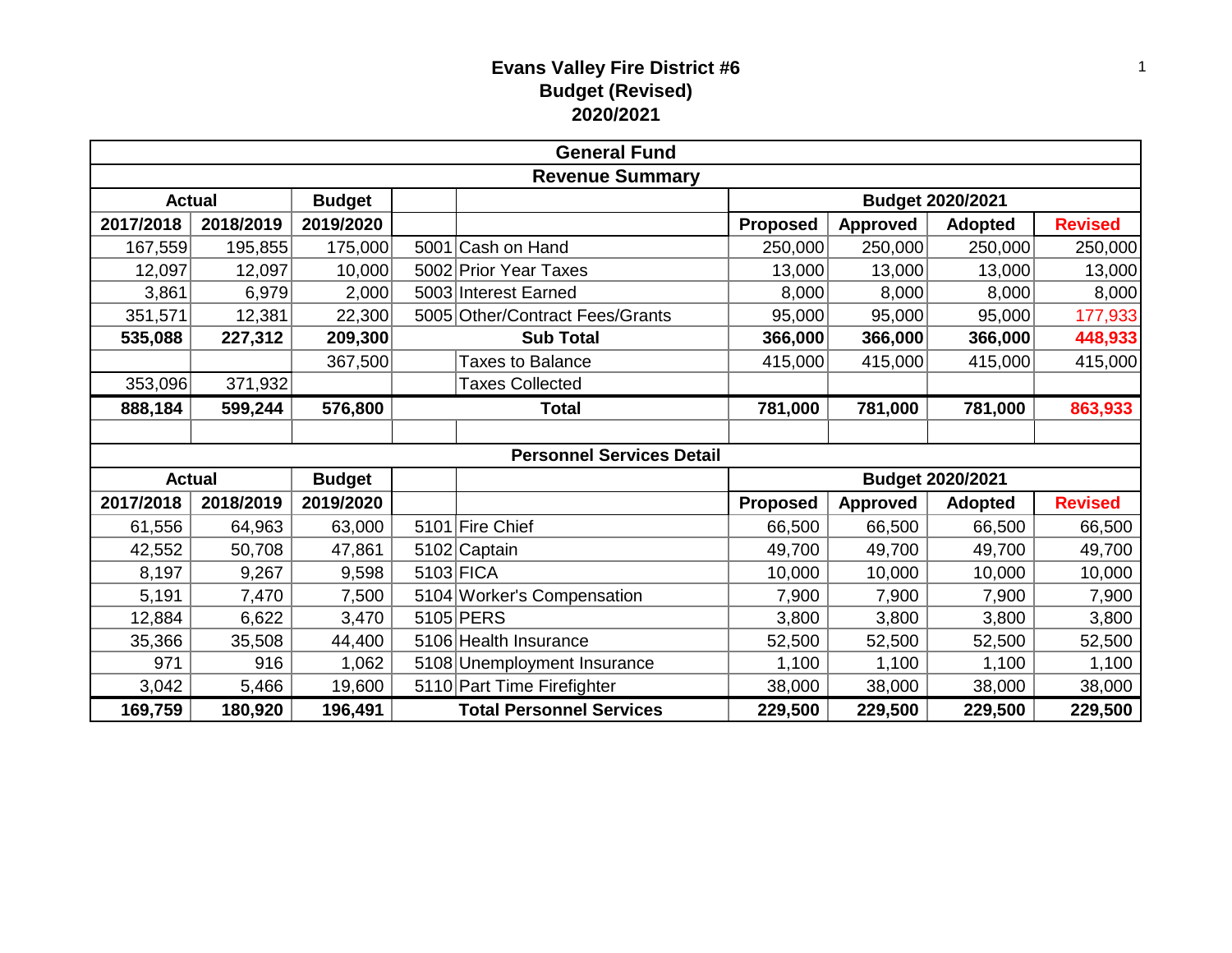## **Evans Valley Fire District #6 Budget (Revised) 2020/2021**

|           | <b>Materials and Services Detail</b> |               |           |                                       |                         |                 |                |                |  |  |
|-----------|--------------------------------------|---------------|-----------|---------------------------------------|-------------------------|-----------------|----------------|----------------|--|--|
|           | <b>Actual</b>                        | <b>Budget</b> |           |                                       | <b>Budget 2020/2021</b> |                 |                |                |  |  |
| 2017/2018 | 2018/2019                            | 2019/2020     |           |                                       | <b>Proposed</b>         | <b>Approved</b> | <b>Adopted</b> | <b>Revised</b> |  |  |
| 4,455     | 4,914                                | 6,000         | 5201 Fuel |                                       | 6,500                   | 6,500           | 6,500          | 6,500          |  |  |
| 8,712     | 8,849                                | 15,000        |           | 5203 Vehicle Repair & Maint.          | 14,000                  | 14,000          | 14,000         | 14,000         |  |  |
| 9,386     | 2,859                                | 10,000        |           | 5204 Building Repair & Maint.         | 10,000                  | 10,000          | 10,000         | 10,000         |  |  |
| 589       | 0                                    | 1,000         |           | 5205 Radios, Pagers, Repair & Maint.  | 2,200                   | 2,200           | 2,200          | 2,200          |  |  |
| 1,293     | 1,788                                | 1,500         |           | 5206 Station Supplies                 | 1,900                   | 1,900           | 1,900          | 1,900          |  |  |
| 2,508     | 792                                  | 2,500         | 5207      | Tools; Apparatus & Station            | 3,000                   | 3,000           | 3,000          | 3,000          |  |  |
| 7,145     | 6,588                                | 7,500         |           | 5208 Training                         | 7,500                   | 7,500           | 7,500          | 7,500          |  |  |
| 1,408     | 2,726                                | 2,500         |           | 5209 Office Supplies                  | 3,000                   | 3,000           | 3,000          | 3,000          |  |  |
| 22,439    | 23,113                               | 24,100        |           | 5210 Dispatch Contract (ECSO)         | 24,100                  | 24,100          | 24,100         | 24,100         |  |  |
| 2,730     | 3,287                                | 4,500         |           | 5211 Firefighter Misc. Supplies       | 4,500                   | 4,500           | 4,500          | 4,500          |  |  |
| 2,921     | 2,440                                | 2,500         |           | 5212 Fire Prevent. & Public Ed.       | 2,500                   | 2,500           | 2,500          | 2,500          |  |  |
| 11,510    | 10,341                               | 13,200        |           | 5215 Insurance                        | 13,900                  | 13,900          | 13,900         | 13,900         |  |  |
| 608       | 3,390                                | 3,000         |           | 5216 Election/Legal                   | 3,000                   | 3,000           | 3,000          | 3,000          |  |  |
| 6,160     | 6,515                                | 8,130         |           | 5217 Accounting                       | 8,130                   | 8,130           | 8,130          | 8,130          |  |  |
| 4,250     | 6,000                                | 4,500         |           | 5218 Audit                            | 5,800                   | 5,800           | 5,800          | 5,800          |  |  |
| 4,754     | 4,121                                | 4,500         |           | 5219 EMS Supplies & Fees              | 5,500                   | 5,500           | 5,500          | 5,696          |  |  |
| 972       | 2,587                                | 3,000         |           | 5220 Health & Safety                  | 3,000                   | 3,000           | 3,000          | 3,990          |  |  |
| 6,027     | 1,075                                | 3,000         |           | 5221 SCBA Repair & Maintenance        | 3,000                   | 3,000           | 3,000          | 3,000          |  |  |
| 6,189     | 5,532                                | 6,500         |           | 5222 Volunteer Recognition            | 6,500                   | 6,500           | 6,500          | 6,500          |  |  |
| 2,003     | 1,946                                | 2,100         |           | 5223 Membership Dues                  | 2,300                   | 2,300           | 2,300          | 2,300          |  |  |
| 333       | 852                                  | 2,900         |           | 5224 Information Technology           | 1,500                   | 1,500           | 1,500          | 1,500          |  |  |
| 3,665     | 17                                   | 700           |           | 5225 Furnishings                      | 3,000                   | 3,000           | 3,000          | 3,000          |  |  |
| 639       | (170)                                | 2,000         |           | 5226 Volunteer Reimbursements         | 4,000                   | 4,000           | 4,000          | 4,000          |  |  |
| 13,915    | 26,351                               | 42,000        |           | 5227 Student Program                  | 38,000                  | 38,000          | 38,000         | 38,000         |  |  |
| 3,962     | 3,931                                | 5,000         | 5229      | Uniforms/Attire                       | 7,500                   | 7,500           | 7,500          | 7,500          |  |  |
| 14,038    | 11,404                               | 16,000        |           | 5231 Utilities                        | 15,000                  | 15,000          | 15,000         | 15,000         |  |  |
| 0         | 0                                    | 3,000         |           | 5232 Higher Education                 | 3,000                   | 3,000           | 3,000          | 3,000          |  |  |
| 142,611   | 141,248                              | 196,630       |           | <b>Total Materials &amp; Services</b> | 202,330                 | 202,330         | 202,330        | 203,516        |  |  |